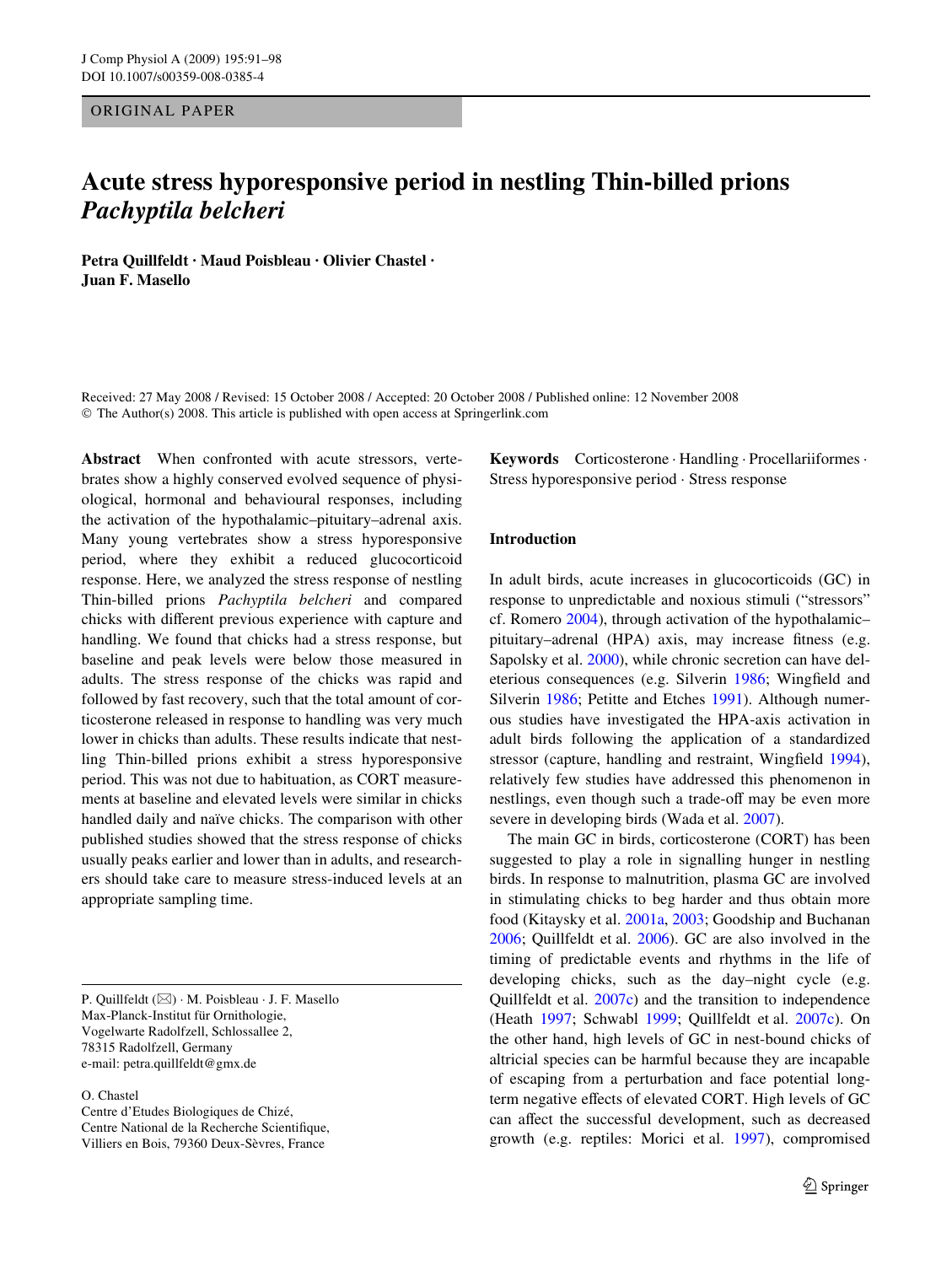cognitive abilities (e.g. Kitaysky et al. [2003](#page-6-3)) and immune function (reviewed in McEwen et al. [1997](#page-6-9)). GC may also inhibit feather growth (Romero et al. [2005](#page-7-6)), such that growing chicks should be expected to have tight HPA-axis regulation compared to adults (e.g. Romero [2004](#page-6-0); Walker et al. [2005;](#page-7-7) Wada et al. [2007\)](#page-7-4).

Previous studies indicate the presence of a stress hyporesponsive period in young mammals (Sapolsky and Meaney [1986](#page-7-8)) and fish (Barry et al.  $1995$ ), i.e. a period of a reduction in the GC response to stress. In birds, studies on altricial or semialtricial chicks also indicate a dampened stress response during the nestling period (Redpolls *Carduelis Xammea*: Romero et al. [1998](#page-7-9), northern mockingbird *Mimus polyglottos*: Sims and Holberton [2000](#page-7-10), white-crowned sparrow *Zonotrichia leucophrys*: Wada et al. [2007](#page-7-4)). In some species, adrenocortical response to handling increased gradually with age, reaching adult-like responses immediately before fledging (American kestrel *Falco sparverius*: Love et al. [2003;](#page-6-11) Magellanic penguin *Spheniscus magellanicus*: Walker et al. [2005\)](#page-7-7). However, the data available so far are relatively sparse, and the presence and possible variability of a hyporesponsive period is not established in many bird families. In Procellariiformes, for example, the stress response of only one species has been studied recently (Adams et al. [2008\)](#page-6-12). The Grey-faced petrel *Pterodroma macroptera gouldi* is a typical semi-precocial burrowbreeding bird, whose chicks that are unable to locomote and depend on their parents for food, although the chicks have well developed down and can thermoregulate soon after hatching. Grey-faced petrel chicks had high CORT responses to handling after 30 min of handling, from 2 to 4 days after hatching and throughout development.

In the present study, we measured plasma CORT in nestlings and adults of another burrow-breeding Procellariiform, the Thin-billed prion *Pachyptila belcheri*, after capture and restraint. We further test for effects of habituation, by comparing repeatedly handled chicks to naïve chicks. Thus, the aims of the present study were:

- 1. to compare the stress response between chicks of different ages and that of adults in order to establish whether nestling Thin-billed prions exhibit a stress hyporesponsive period,
- 2. to compare baseline levels and the stress response between regularly handled and naïve chicks, and
- 3. to test for influences of repeated handling on other parameters, in particular chick growth, body condition index and haematological parameters of condition (plasma triglycerides, proteins). Repeated handling (daily or twice daily) is needed for standard measurements of feeding rates and meal sizes in these small burrow-breeding petrels (e.g. Hamer et al. [2006](#page-6-13); Quillfeldt et al. [2007a\)](#page-6-14).

#### **Materials and methods**

#### Study site and study species

The study was carried out at New Island Nature Reserve, Falkland Islands, during the breeding seasons 2006–2007 and 2007–2008. The Thin-billed prion is a small and abundant subantarctic seabird, known to breed in two main areas: at Crozet and Kerguelen in the Southern Indian Ocean, and at the Falkland Islands (and possibly on some islands off Tierra del Fuego: Cox [1980](#page-6-15); Clark et al. [1984\)](#page-6-16) in the Southern Atlantic Ocean, New Island holding the largest known breeding population.

The life cycle and basic biology of Thin-billed prions have been described by Strange ([1980\)](#page-7-11). At New Island, recent studies explored variability in provisioning and parent-chick interactions (Quillfeldt et al. [2003](#page-6-17), [2006;](#page-6-5) Quillfeldt et al. [2007a,](#page-6-14) [b\)](#page-6-18), as well as natural variability in CORT (Quillfeldt et al. [2007c\)](#page-6-6). Thin-billed prions show the typical procellariiform pattern of a single-egg clutch and slow chick development, with an average fledging period of 50 days (Strange [1980\)](#page-7-11). Thin-billed prions are burrow nesters, and we reached chicks in their nest chambers via short access tunnels in the roof of each burrow, capped with removable stone lids (e.g. Quillfeldt et al. [2003\)](#page-6-17). This system facilitated rapid access to chicks, reducing overall disturbance. Marked nests were monitored for eggs and hatching chicks.

## Chick measurements

The age of chicks in marked nests was determined to the nearest day, by calibrating wing length against wing growth in chicks of known age. Chicks of the study group (subsequently called "handled chicks") were weighed daily to the nearest 1 g using a digital balance. Wing length was measured every 3 days to the nearest 1 mm with a stopped wing rule, and tarsus length to the nearest 0.1 mm using callipers. When reaching a tarsus length of 30 mm, chicks were ringed with Helgoland (Germany) steel rings to enable permanent identification. We calculated a body condition index using the observed body mass (m), relative to a multi-year mean mass for chicks of each age  $(m_{mean})$ , using the formula: BC index =  $m/m_{mean} \times 100$  (e.g. Quillfeldt et al. [2006](#page-6-5)). In species with a pattern of peak mass and mass recession, like Procellariiformes and Psittaciformes, body condition indices relative to age are more adequate than mass controlled for measures of body size. In these chicks, growth of structural size and body mass does not occur in a parallel fashion (e.g. approx. quadratic growth of mass, but logistic tarsus growth, with maximum tarsus often reached well before the end of the nestling stage; see also Masello and Quillfeldt [2002](#page-6-19)). Thus, mass versus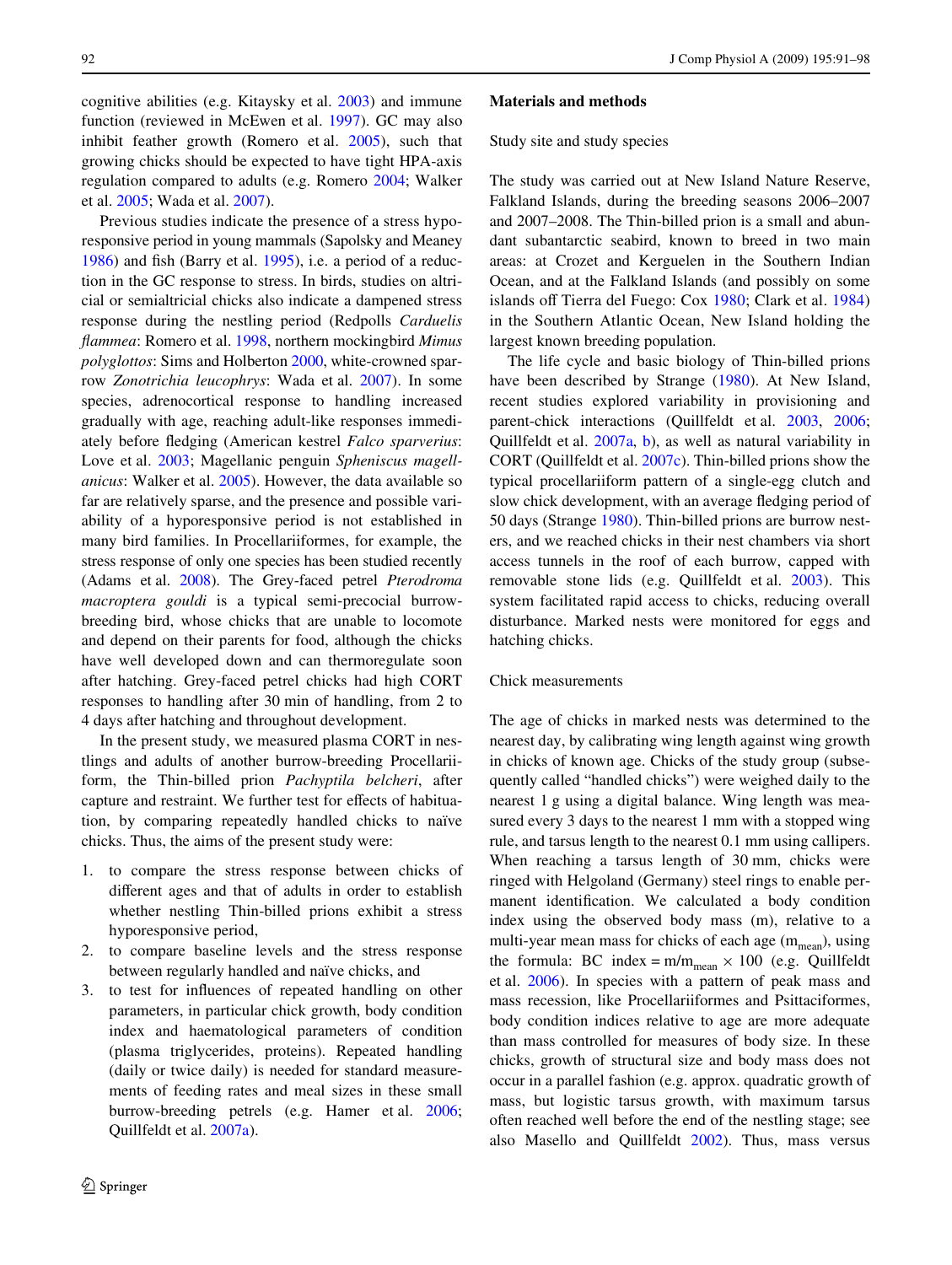structural size in chicks of these groups is not independent of chick age.

#### Blood samples of handled chicks

We collected blood samples of chicks handled daily and naïve chicks in 2007 and 2008 (sample sizes see Table [1](#page-2-0)). Blood samples (0.2–0.4 ml) were collected during the day (09:30 to 16:00 hours) after capture by hand by puncture from the brachial vein in heparinised capillaries. Baseline samples were collected within 2 min from burrow opening to the end of blood sampling (e.g. Romero and Reed [2005](#page-6-20)). Baseline samples were taken when chicks reached 20 days (*n* = 49) and 40 days (*n* = 45) in 2007, and at 10–20 days in 2008 (due to the end of the fieldwork samples at 40 days of age could not be taken).

In addition, some handled chicks in 2007 were sampled after different times of constraint to measure the CORT during the stress response. We took one stress response sample per chick, either at 20 or 40 days of age, immediately following baseline sampling. To obtain stress response samples, one chick at a time was placed in a cloth bag, and left in its own burrow until the time of the sampling at 4, 8, 15, 25, 35 or 45 min after capture (4 chicks for each handling time and age). During the respective waiting time, standard morphological measurements and weights were also taken, but took no longer than 2–3 min of handling time. The darkness in the bag per se may not be stressful for young birds that have spent their whole lives in a burrow. However, in addition to the stress of capture and handling, restraint in the bag changed the olfactory environment that is very important to adult and nestling prions (e.g. Bonadonna et al.  $2003$ ), such that we are confident that chicks perceived this period as stressful.

## Blood samples of naïve chicks

In order to check for effects of repeated handling on chicks, we measured and sampled chicks in a number of nests in an area that had not previously been visited during the season. The measurements and sampling of these naïve chicks took place between 30 January and 7 February 2007 and between 19 and 23 January 2008. When we found a chick, it was blood sampled immediately and after 25 min in 2007 (after 15 min in 2008), ringed and measured as described for the handled chicks, and subsequently returned to their burrows. Chicks of the season 2008 were added as it had become apparent in our analysis of the data in 2007 that the initial sampling time of 25 min was later than the CORT peak during the chick stress response. Thus, we sampled naïve and handled chicks at 15 min after capture in 2008. The naïve chicks of 2007 had an estimated age (according to wing length) of 19 to 43 days (median 30 days) and the chicks in 2008 ranged between 14 and 23 days, thus including the same age range as the handled chicks (20 and 40 days in 2007, and 10–20 days in 2008). All naïve chicks were blood sampled only once.

#### Adult samples

Adults were sampled during the incubation period (October 2006). They were captured by hand on their nest and were sampled twice (within 2 min and after 25 min of restraint in a cloth bag). During the 25-min period, standard morphological measurements and weights were also taken, but took no longer than 2–3 min of handling time.

### Sample storage, hormone and plasma biochemical analyses

Blood samples were immediately transferred to 0.5 ml tubes, and kept on ice until centrifugation. Plasma was stored and transported frozen at  $-20^{\circ}$ C.

Total CORT levels were assessed by radioimmunoassay at the Centre d'Etudes Biologiques de Chizé (CEBC) as detailed in Lormée et al. [2003](#page-6-22). The samples of each year were run in one assay. The detection limit for CORT was 0.1 ng/ml and the lowest measurement was 0.3 ng/ml. Intra-assay coefficients of variation were 4.05  $\%$  ( $n = 12$ ) duplicates) for 2007 and 4.36% (*n* = 6 duplicates) for 2008. Inter-assay coefficient of variations between both years was 5.22% (*n* = 18 duplicates). We chose two plasma biochemical parameters, representing a long-term and a short-term measure of condition: (1) Total plasma protein content is indicative of long-term nutritional state (e.g. Jenni-Eiermann

<span id="page-2-0"></span>**Table 1** Plasma corticosterone (CORT) baseline levels and stress-induced levels at 15 or 25 min after capture and restraint. The median, range and sample sizes are given, as well as the handling time for the stressinduced CORT levels

| Breeding<br>season | Age group     | Category   | <b>Baseline CORT</b><br>(ng/ml) | Handling<br>time (min) | Elevated CORT (ng/ml)        |
|--------------------|---------------|------------|---------------------------------|------------------------|------------------------------|
| 2007               | <b>Chicks</b> | Handled    | 2.7 $(0.8-11.3)$ , $n = 94$     | 25                     | 11.4 $(1.0-44.2)$ , $n = 8$  |
|                    |               | Naïve      | 1.6 $(0.5-6.9)$ , $n = 16$      | 25                     | 15.6 $(2.2-46.7)$ , $n = 17$ |
|                    | Adults        | Incubating | $5.5(1.0-19.0), n = 78$         | 25                     | 51.3 (11.9–90.6), $n = 78$   |
| 2008               | <b>Chicks</b> | Handled    | $3.2(1.2-12.0), n = 26$         | 15                     | 27.1 $(8.1-49.8)$ , $n = 25$ |
|                    |               | Naïve      | 2.7 $(0.9-4.4)$ , $n = 12$      | 15                     | $31.7(17.1-49.6)$ , $n = 12$ |
|                    |               |            |                                 |                        |                              |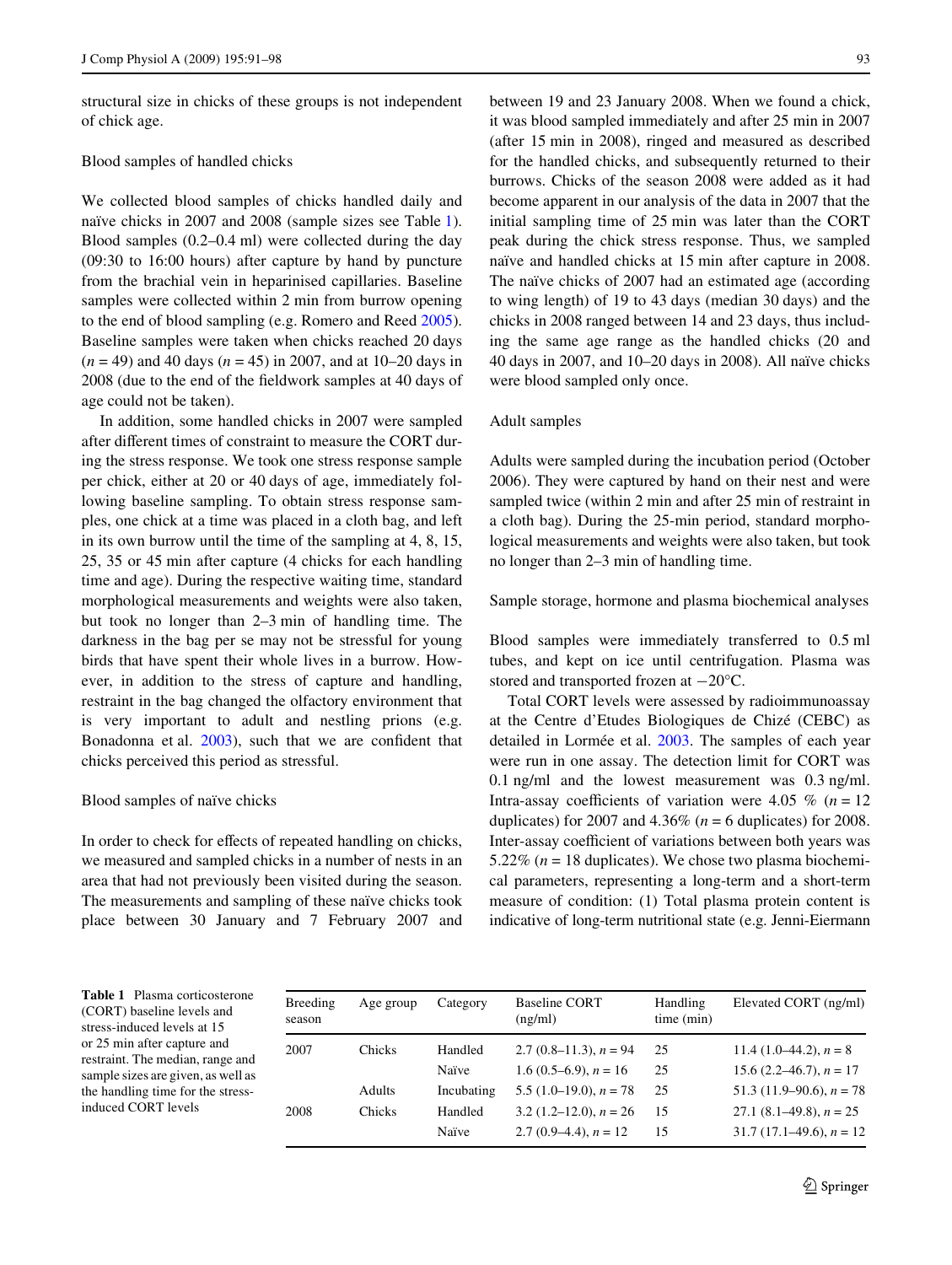and Jenni [1996](#page-6-23), Ots et al. [1998](#page-6-24)). Low serum protein levels (<25 mg/ml) may indicate chronic disease, stress or starvation (e.g. Lewandowski et al. [1986](#page-6-25); Quillfeldt et al. [2004](#page-6-26)); (2) High triglyceride levels in blood indicate a resorptive nutritional state, during which dietary fat is deposited in adipose tissues (e.g. Jenni-Eiermann and Jenni [1998\)](#page-6-27). In contrast, low triglyceride levels are symptomatic of a postresorptive, fasting state during which triglycerides from adipose tissues are hydrolyzed to free fatty acids and glycerol. Feeding rapidly leads to an increase in body mass and an increase in triglycerides (e.g. Jenni and Schwilch [2001](#page-6-28); Masello and Quillfeldt [2004;](#page-6-29) Quillfeldt et al. [2004\)](#page-6-26), thus providing a short-term measure of condition, indicating recent feeding.

Total plasma protein and triglyceride concentrations were determined for chicks of the season 2007 using standard spectrophotometric test combinations modified for small amounts of plasma (Thermo Scientific).

## Statistical analysis and data presentation

Statistical tests were performed in SPSS 11.0 and SigmaStat 2.03. Normality was tested using Kolmogorov–Smirnov tests. All parameters except baseline CORT levels were normally distributed, and baseline CORT levels were normally distributed after ln transformation, and the assumptions of general linear models (normality, homoscedasticity, linearity) were then also met. We carried out General Linear Models using ln transformed CORT, and comparisons of CORT levels using non-parametric tests. For General Linear Models, we included partial Etasquared values  $(\eta^2)$  as a measure of effect sizes (i.e. the proportion of the effect  $+$  error variance that is attributable to the effect). The sums of the partial Eta-squared values are not additive (e.g. [http://web.uccs.edu/lbecker/SPSS/glm\\_](http://web.uccs.edu/lbecker/SPSS/glm_effectsize.htm) [effectsize.htm](http://web.uccs.edu/lbecker/SPSS/glm_effectsize.htm)). Means are given with standard errors.

#### **Results**

Stress response in regularly handled chicks

Chicks with regular handling experience had elevated CORT values in response to restraint in the cloth bag (Table [1,](#page-2-0) Fig. [1,](#page-3-0) GLM with CORT as dependent variable, and handling time and age group as factors, effect of handling time:  $F_{6,84} = 14.4$ ,  $P < 0.001$ ,  $\eta^2 = 0.506$ ). There was no overall difference in plasma CORT between chicks of 20 and 40 days of age (GLM as before, effect of age:  $F_{1,84} = 1.6$ , *P* = 0.210,  $\eta^2$  = 0.019). Neither baseline CORT (0–2 min) nor peak level  $(8 + 15 \text{ min})$  CORT differed between chicks at 20 and 40 days old (Mann–Whitney test, baseline:  $U_{45,49} = 1943, P = 0.142,$  peak:  $U_{8,8} = 76, P = 0.431$ .



<span id="page-3-0"></span>**Fig. 1** Plasma corticosterone of adult and nestling Thin-billed prions during the breeding season 2007, after different times of handling and restraint. *Error bars* show mean and standard errors. *Black dots* are used for chicks with previous handling experience  $(n = 94$  for baseline samples, and  $n = 8$  for sampling times 4, 8, 15, 25, 35 and 45 min), *white squares* for previously unhandled chicks  $(n = 16$  for baseline samples, and *n* = 17 for 25 min samples), and *black triangles* for adults (*n* = 78 for baseline and 25 min samples, respectively)

## Impact of daily handling

Chick growth, measured as wing length versus date and body mass versus date, did not differ between handled and naïve chicks (Fig. [2\)](#page-4-0). Naïve and daily handled chicks of the season 2007 did not differ in their body condition index  $(t = 1.4,$  $df = 105$  $df = 105$  $df = 105$ ,  $P = 0.160$ ), baseline CORT values (Fig. [1,](#page-2-0) Table 1, Mann–Whitney test:  $U_{16,94} = 686$ ,  $P = 0.088$ ) or plasma CORT sampled at 25 min handling time (Fig. [1](#page-3-0), Table [1,](#page-2-0) Mann–Whitney  $U_{8,17} = 89$ ,  $P = 0.398$ ). Likewise, naïve and daily handled chicks of the season 2008 did not differ in their body condition index  $(t = 0.5, df = 36, P = 0.639)$ , baseline CORT values (Table [1,](#page-2-0) Mann–Whitney test:  $U_{12,26} = 123$ ,  $P = 0.312$ ) or plasma CORT sampled at 15 min handling time (Table [1,](#page-2-0) Mann–Whitney  $U_{12,25} = 121$ ,  $P = 0.360$ ). Chicks with previous experience of handling did not differ from naïve chicks in parameters measured in baseline blood samples in 2007: plasma triglycerides (handled:  $1070.4 \pm 129.3$  mg/dl, naïve:  $1231.6 \pm 182.7$  mg/dl, Mann-Whitney test:  $U_{12,35} = 164$ ,  $P = 0.262$ ) and total plasma proteins (handled:  $56.3 \pm 3.0$  mg/ml, naïve:  $62.0 \pm 3.7$  mg/ml, Mann–Whitney test:  $U_{12,35} = 157$ ,  $P = 0.196$ ).

#### Comparison with adult CORT levels

Baseline CORT differed between adults and the two chick age groups in 2007 (Fig. [1](#page-3-0), Table [1](#page-2-0); Kruskal–Wallis ANOVA on Ranks: *H* = 47.6 *df* = 3, *P* < 0.001). Adults had higher baseline CORT values than each of the chick groups (Dunn's post hoc test, median 5.5 ng/ml for adults versus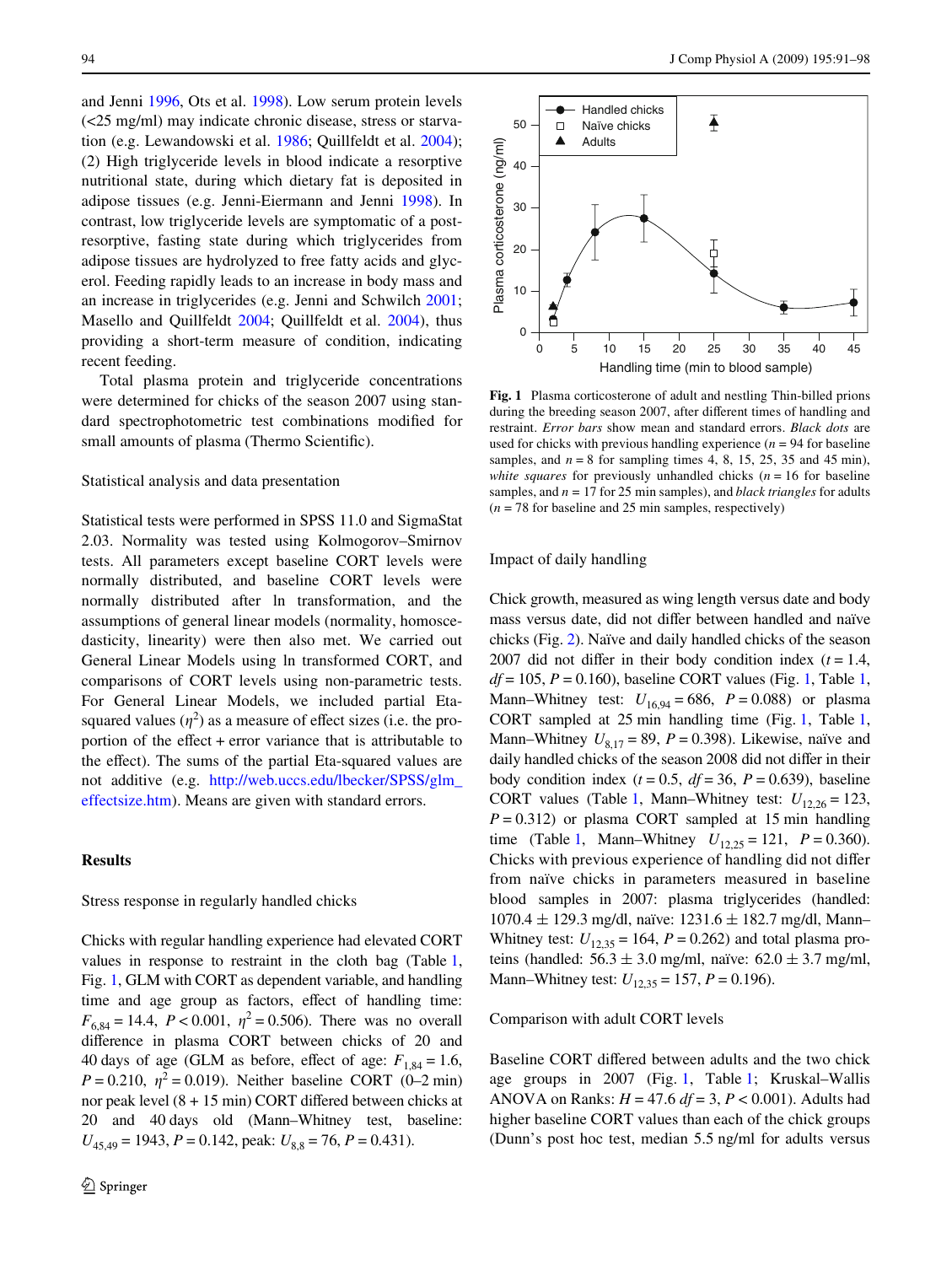

<span id="page-4-0"></span>**Fig. 2** Comparison of growth curves (mean  $\pm$  SE), relative to Julian date, of regularly handled chicks (*black dots*) and chicks from nests not previously checked (*white dots*)

2.6 ng/ml for the oldest chicks). The CORT level at 25 min was much higher in adults than in chicks (Fig. [1](#page-3-0), Table [1](#page-2-0)).

### **Discussion**

Baseline and stress-induced concentrations of GCs have different physiological and behavioural effects, and thus can be thought of as reflecting two complementary hormonal systems (Romero [2004](#page-6-0)). This is caused by the presence of two receptor types, which respond at baseline and stressinduced GC levels, respectively. Thus, the study of stress responses is a complementary and important aspect to the study of the regulation of baseline GC levels.

## Stress response

Like previous studies of altricial and semi-altricial birds (e.g. Kitaysky et al. [1999](#page-6-30); Wada et al. [2007](#page-7-4)), we found that nestling Thin-billed prions could respond to restraint stress before fledging, however responses did not reach adult-like levels. The stress response of the chicks was rapid and followed by fast recovery, which, together with the lower 25 min CORT level in chicks, indicates that the total amount of GCs released in response to handling (the integrated response) was very much lower in chicks than in adults. This is consistent with the idea that the chicks of 3–6 weeks of age (1 week before fledging) were in a stress hyporesponsive period.

There is evidence that even during the stress hyporesponsive period, the stress response may be modulated by environmental factors. For example, food restriction in Black-legged kittiwake *Rissa tridactyla* and red-legged kittiwake *R. brevirostris* chicks led to enhanced stress response (Kitaysky et al. [1999](#page-6-30), [2001b;](#page-6-31) Brewer et al. [2008](#page-6-32)). A stronger stress response was also found for parasiteinfested wild chicks (Kitaysky et al. [2001b\)](#page-6-31), for newly hatched Magellanic Penguins visited by tourists (Walker et al. [2005\)](#page-7-7), and for nestling Wilson's storm-petrels *Oceanites oceanicus* after mass loss due to a snow storm (Quillfeldt et al. [2004](#page-6-26)). Such exposure to high GC levels in early life may interfere with the development of the chicks. Therefore, a dampended stress response may be adaptive during the period when young chicks are increasing tissue mass and developing essential organs.

Thin-billed prions, like most birds, gain a large percentage of adult body mass during the first days or weeks of life. They reach adult mass, on average, at 3 weeks of age. Major developmental changes also occur rapidly, such as the development of endothermy, increased alertness and coordination of movements (e.g. Strange [1980\)](#page-7-11).

The middle stage (3–6 weeks) of the nestling stage of Thin-billed prions is critical for development as well. During this period, chicks reach peak masses that may largely exceed that of the adults (a phenomenon known as nestling obesity, e.g. Hamer and Hill [1997](#page-6-33)). The tarsi (and possibly other bone structures) reach their final length during this stage, at about 30 days of age. In this period, the wing and tail feathers appear and grow at a flexible rate depending on the food availability (Quillfeldt et al. [2007a](#page-6-14)). As CORT has been found to inhibit feather growth (Romero et al. [2005](#page-7-6)), increased exposure to CORT in poorly fed chicks may adaptively down-regulate the rate of feather growth, and thus free resources for body maintenance.

The last week of the nestling development of Thinbilled prions is characterized by increased restlessness, especially in well-fed chicks. These chicks lose any excessive body mass, reach their final wing and tail lengths, and often leave their burrows during the night. They may be encountered in neighbouring burrows or at the surface.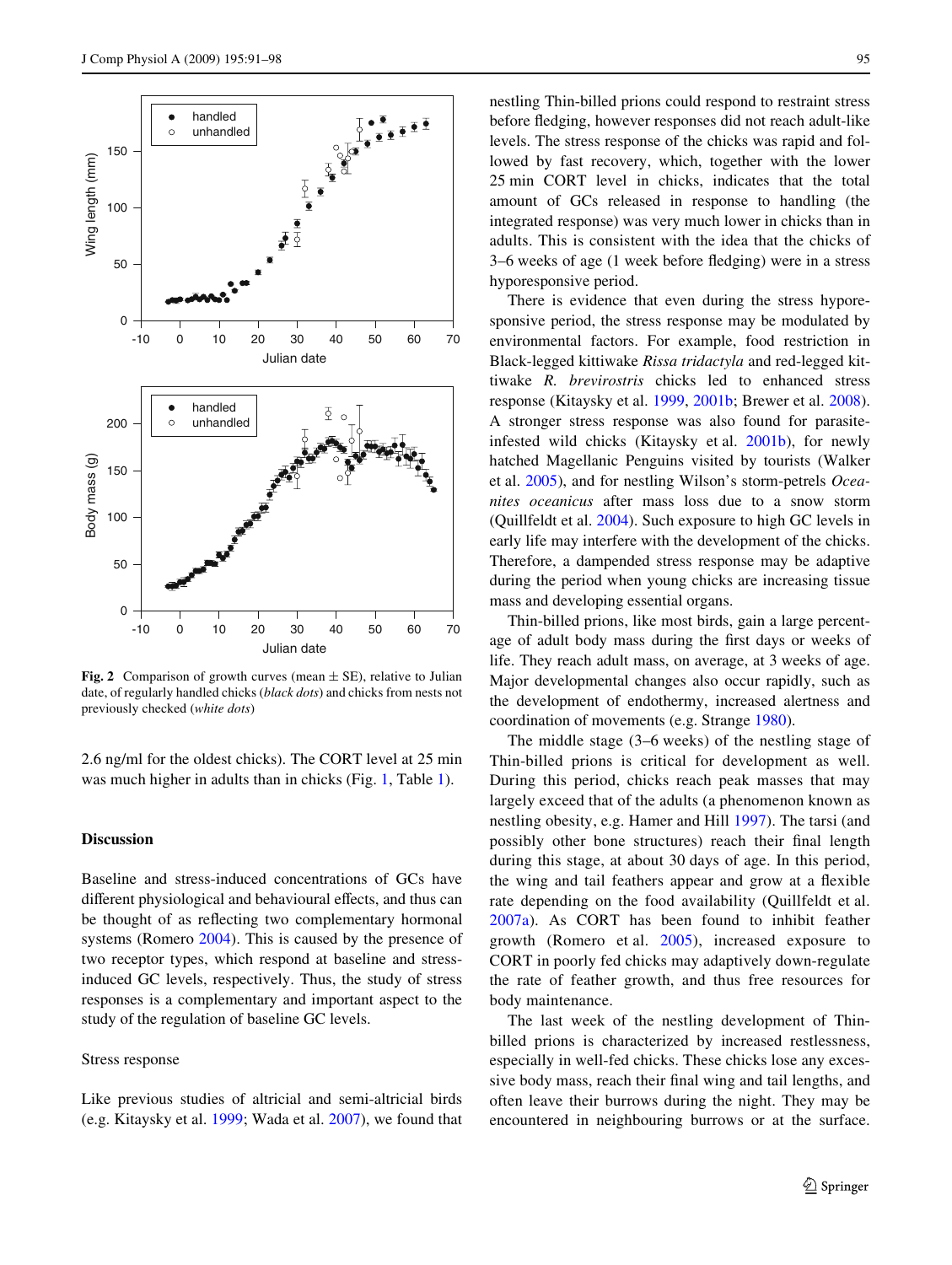During this time, a large increase in baseline CORT has been observed (Quillfeldt et al. [2007c\)](#page-6-6), which is consistent with these behavioural and developmental changes. We did not take stress response samples of chicks in this period close to fledging, but two studies suggest that in some species of birds the chicks close to fledging can also reach very high CORT peak values (Kitaysky et al. [2005](#page-6-34)), even in excess of that of adults (Love et al. [2003](#page-6-11)). Although the stress response was lower, in terms of total CORT production, than in adults, in relative terms it was comparable. Chicks showed a 10-fold increase in blood CORT levels and this degree of increase was equivalent to the levels seen in the adults, assuming that we measured the peak at 25 min (Table [1\)](#page-2-0). More work remains to be done on the adult stress response in this species and to establish how these different levels act from the standpoint of CORT actions on glucocorticoid and mineralocorticoid receptors. The comparison between adult and chick responsiveness to acute stress has to be further investigated by incorporating the factors that modulate the biological action of CORT. Among them, corticosteroidbinding globulin (CBG) binds CORT in the plasma and regulates, therefore, the active unbound proportion of CORT, which is available for the tissues (Breuner and Orchinik [2002\)](#page-6-35). Moreover, CBG may also enhance binding of CORT to the receptor and, therefore, affect the biological effect of increased CORT levels (Breuner and Orchinik [2002](#page-6-35)). Since our study indicates that nestling Thin-billed prions exhibit a stress hyporesponsive period, further investigation should include measurement of CBG capacity, which are known to increase over age in some passerine nestlings (Wada et al. [2007](#page-7-4)).

#### Implications for stress response sampling

Only few studies have sampled chicks at short intervals after capture. In almost all of these (Kitaysky et al. [1999,](#page-6-30) [2001b;](#page-6-31) Love et al. [2003](#page-6-11); Brewer et al. [2008,](#page-6-32) this study, but see Wada et al. [2007](#page-7-4)), the peak CORT level was measured after ca. 10 min and thus, much earlier than in most adults. In the present study, chicks returned to levels close to baseline CORT after only 35 min (Fig. [1\)](#page-3-0). A recent study on interannual variability in the stress response of kittiwake chicks (Brewer et al. [2008\)](#page-6-32) indicated that environmental conditions may determine how long acute stress-induced peak levels of CORT are maintained: Although peak CORT values were reached after 10 min in all four years of study, they were maintained until 30 min after capture only in the two poorest years (Brewer et al. [2008](#page-6-32)). Thus, several studies that reported the first measurement of stress-induced levels at 30 min or later (e.g. Sims and Holberton [2000;](#page-7-10) Quillfeldt et al. [2004;](#page-6-26) Walker et al. [2005](#page-7-7)) may thus have missed the peak level, indicating that optimal sampling protocols for stress responses should be different for adults and chicks in many avian species. of kittiwake chicks quickly declined after.

#### Impact of research protocol

A major issue for scientists who conduct research on live animals is whether or not their research imposes significant stress on their study organisms. There is broad consensus about the need to minimize stress for any animals under study, as this is ethically indefensible (e.g. Association for the Study of Animal Behaviour/Animal Behavior Society [2003](#page-6-36)) and may also introduce confounding factors into the study.

Recent studies show that often, our evaluations of stressful methods, based on intuition, can be notoriously unreliable (e.g. Langkilde and Shine [2006](#page-6-37)), and suggest using the increase in GCs as a more objective marker of physiological stress in vertebrates (e.g. Romero [2004\)](#page-6-0). Using this method, Langkilde and Shine  $(2006)$  $(2006)$  compared different research procedures used commonly in lizards, and found that some superficially trivial manipulations such as housing the animal in an unfamiliar enclosure was very stressful for the animal, while a often criticized method (toeclipping) was less stressful than the technique frequently recommended to replace it on ethical grounds (microchip implantation).

We here attempted to measure the effects of our daily handling routine on the welfare of the chicks, by comparing parameters of growth and physiological condition between routinely handled chicks and chicks from nests outside the main study area, which had not been visited before. We found no difference in either chick growth, CORT measurements at baseline and elevated levels, agecorrected mass, plasma triglycerides or total plasma proteins. This is in line with studies on another nocturnally provisioning, burrow-nesting procellariiform seabird, the Short-tailed shearwater *Puffinus tenuirostris* (Saffer et al.  $2000$ ). In that study, chicks were subjected to three different levels of handling, but chick growth did not differ consistently between the three levels of disturbance. In addition to the parameters of growth, we here added physiological measures, and found no difference between routinely handled and naïve chicks, indicating no measurable harmful effects of the research routine on Thin-billed prion chicks.

**Acknowledgments** We are grateful to the New Island Conservation Trust for permission to work on the island and for providing accommodation and transport. We would like to thank Ian and María Strange for their excellent support of this work. This study was funded by a grant provided by the German Science Foundation DFG (Qu 148/1-ff). We thank André Lacroix, Colette Trouvé, Stéphanie Dano and Adeline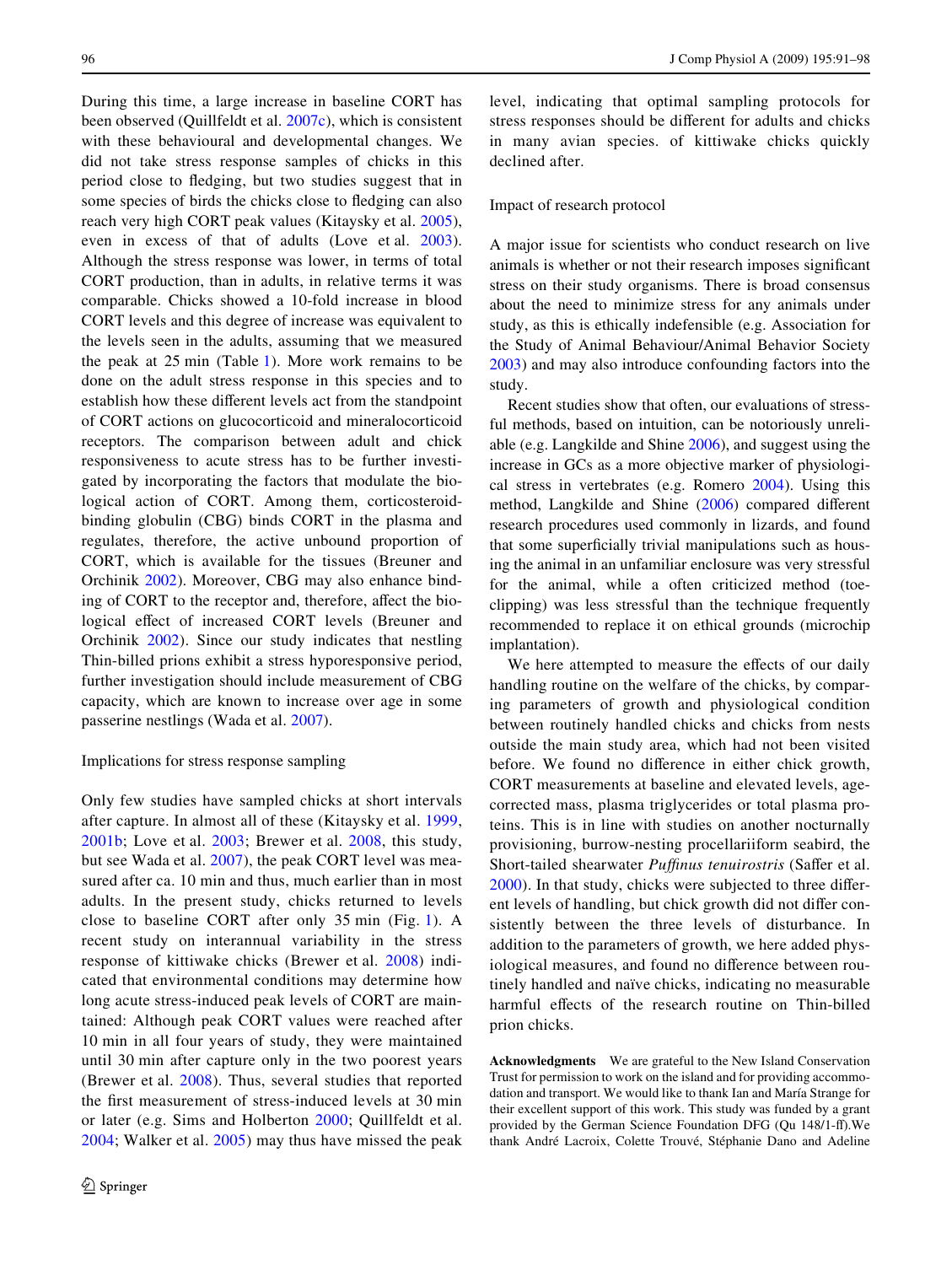Berger at the CEBC for their excellent technical assistance in corticosterone assays, and Simone Schroff and Gabi Schafheitle for assisting in protein and triglyceride assays. We are grateful for the constructive comments of two anonymous referees. The work was approved by the Falkland Islands Government (Environmental Planning Office).

**Open Access** This article is distributed under the terms of the Creative Commons Attribution Noncommercial License which permits any noncommercial use, distribution, and reproduction in any medium, provided the original author(s) and source are credited.

## **References**

- <span id="page-6-12"></span>Adams NJ, Cockrem JF, Candy EJ, Taylor GA (2008) Non-precocial grey-faced petrel chicks (Pterodroma macroptera gouldi) show no age-related variation in corticosterone responses to capture and handling. Gen Comp Endocrinol 157:86–90
- <span id="page-6-36"></span>Association for the Study of Animal Behaviour/Animal Behavior Society (2003) Guidelines for the treatment of animals in behavioral research and teaching. Anim Behav 65:249–255
- <span id="page-6-10"></span>Barry TP, Malison JA, Held JA, Parrish JJ (1995) Ontogeny of the cortisol stress response in larval rainbow trout. Gen Comp Endocrinol 97:57–65
- <span id="page-6-21"></span>Bonadonna F, Hesters F, Jouventin P (2003) Scent of a nest: discrimination of own-nest odours in Antarctic prions, *Pachyptila desolata*. Behav Ecol Sociobiol 54:174–178
- <span id="page-6-35"></span>Breuner CW, Orchinik M (2002) Plasma binding proteins as mediators of corticosteroid action in vertebrates. J Endocrinol 175:99–112
- <span id="page-6-32"></span>Brewer JH, O'Reilly KM, Kildaw SD, Buck CL (2008) Interannual variation in the adrenal responsiveness of black-legged kittiwake chicks (Rissa tridactyla). Gen Comp Endocrinol 156:361–368
- <span id="page-6-16"></span>Clark GS, Goodwin AJ, von Meyer AP (1984) Extension of the known range of some seabirds on the coast of southern Chile. Notornis 31:321–324
- <span id="page-6-15"></span>Cox JB (1980) Some remarks on the breeding distribution and taxonomy of the prions (Procellariidae: *Pachyptila*). J South Aust Mus 18:91–121
- <span id="page-6-4"></span>Goodship NM, Buchanan KL (2006) Nestling testosterone is associated with begging behaviour and fledging success in the pied Xycatcher, *Ficedula hypoleuca*. Proc R Soc London B 273:71–76
- <span id="page-6-33"></span>Hamer KC, Hill JK (1997) Nestling obesity and variability of food delivery in Manx Shearwater *PuYnus puYnus*. Funct Ecol 11:489–498
- <span id="page-6-13"></span>Hamer KC, Quillfeldt P, Masello JF, Fletcher K (2006) Sex differences in provisioning rules: responses of Manx shearwaters to supplementary chick-feeding. Behav Ecol 17:132–137
- <span id="page-6-7"></span>Heath J (1997) Corticosterone levels during nest departure of juvenile American kestrels. Condor 99:806–811
- <span id="page-6-28"></span>Jenni L, Schwilch R (2001) Plasma metabolite levels indicate change in body mass in reed warblers. Avian Sci 1:55–65
- <span id="page-6-23"></span>Jenni-Eiermann S, Jenni L (1996) Metabolic differences between the postbreeding, moulting and migratory periods in feeding and fasting passerine birds. Funct Ecol 10:62–72
- <span id="page-6-27"></span>Jenni-Eiermann S, Jenni L (1998) What can plasma metabolites tell us about the metabolism, physiological state and condition of individual birds? An overview. Biol Cons Fauna 102:312–319
- <span id="page-6-30"></span>Kitaysky AS, Piatt JF, Wingfield JC, Romano M (1999) The adrenocortical stress response of black-legged Kittiwake chicks in relation to dietary restrictions. J Comp Physiol B 169:303–310
- <span id="page-6-2"></span>Kitaysky AS, Wingfield JC, Piatt JF (2001a) Corticosterone facilitates begging and affects resource allocation in the black-legged kittiwake. Behav Ecol 12:619–625
- <span id="page-6-31"></span>Kitaysky AS, Kitaiskaia EV, Wingfield JC, Piatt JF (2001b) Dietary restriction causes chronic elevation of corticosterone and enhances

stress response in red-legged kittiwake chicks. J Comp Physiol B 171:701–709

- <span id="page-6-3"></span>Kitaysky AS, Kitaiskaia EV, Piatt JF, Wingfield JC (2003) Benefits and costs of increased levels of corticosterone in seabird chicks. Horm Behav 43:140–149
- <span id="page-6-34"></span>Kitaysky AS, Romano MD, Piatt JF, Wingfield JC, Kikuchi M (2005) The adrenocortical response of tufted puffin chicks to nutritional deficits. Horm Behav 47:606-619
- <span id="page-6-37"></span>Langkilde T, Shine R  $(2006)$  How much stress do researchers inflict on their study animals? A case study using a scincid lizard, *Eulamprus heatwolei*. J Experim Biol 209:1035–1043
- <span id="page-6-25"></span>Lewandowski AH, Campbell TW, Harrison GJ (1986) Clinical chemistries. In: Harrison GJ, Harrison WR (eds) Clinical avian medicine and surgery. W.B. Saunders Company, Philadelphia, pp 192–200
- <span id="page-6-22"></span>Lormée H, Jouventin P, Trouve C, Chastel O (2003) Sex-specific patterns in baseline corticosterone and body condition changes in breeding red-footed Boobies *Sula sula*. Ibis 145:212–219
- <span id="page-6-11"></span>Love OP, Bird DM, Shutt LJ (2003) Corticosterone levels during postnatal development in captive American kestrels (*Falco sparverius*). Gen Comp Endocrinol 130:135–141
- <span id="page-6-19"></span>Masello JF, Quillfeldt P (2002) Chick growth and breeding success of the burrowing parrot. Condor 104:574–586
- <span id="page-6-29"></span>Masello JF, Quillfeldt P (2004) Are haematological parameters related to body condition, ornamentation and breeding success in wild burrowing parrots *Cyanoliseus patagonus*? J Avian Biol 35:445–454
- <span id="page-6-9"></span>McEwen BS, Biron CA, Brunson KW, Bulloch K, Chambers WH, Dhabhar FS, Goldfarb RH, Kitson RP, Miller AH, Spencer RL, Weiss JM (1997) The role of adrenocorticoids as modulators of immune function in health and disease: neural, endocrine and immune interactions. Brain Res Rev 23:79–133
- <span id="page-6-8"></span>Morici LA, Elsey RM, Lance VA (1997) Effects of long-term corticosterone implants on growth and immune functions in juvenile alligators, *Alligator mississippiensis*. J Exp Zool 279:156–162
- <span id="page-6-24"></span>Ots I, Murumägi A, Horak P (1998) Hematological health state indices of reproducing great tits: methodology and sources of natural variation. Funct Ecol 12:700–707
- <span id="page-6-1"></span>Petitte JN, Etches RJ (1991) Daily infusion of corticosterone and reproductive function in the domestic hen (*Gallus domesticus*). Gen Comp Endocrinol 83:97–405
- <span id="page-6-17"></span>Quillfeldt P, Masello JF, Strange IJ (2003) Breeding biology of the Thin-billed prion P*achyptila belcheri* at New Island, Falkland Islands, in the poor season 2002/2003: Egg desertion, breeding success and chick provisioning. Polar Biol 26:746–752
- <span id="page-6-26"></span>Quillfeldt P, Masello JF, Möstl E (2004) Blood chemistry in relation to nutrition and ectoparasite load in Wilson's storm-petrels *Oceanites oceanicus*. Polar Biol 27:168–176
- <span id="page-6-5"></span>Quillfeldt P, Masello JF, Strange IJ, Buchanan KL (2006) Begging and provisioning of Thin-billed prions *Pachyptila belcheri* is related to testosterone and corticosterone. Anim Behav 71:1359–1369
- <span id="page-6-14"></span>Quillfeldt P, Strange IJ, Masello JF (2007a) Sea surface temperatures and behavioural buffering capacity in Thin-billed prions *Pachyptila belcheri*: breeding success, provisioning and chick begging. J Avian Biol 38:298–308
- <span id="page-6-18"></span>Quillfeldt P, Strange IJ, Segelbacher G, Masello JF (2007b) Male and female contributions to provisioning rates of Thin-billed prions *Pachyptila belcheri* in the South Atlantic. J Ornithol 148:367–372
- <span id="page-6-6"></span>Quillfeldt P, Poisbleau M, Chastel O, Masello JF (2007c) Corticosterone in Thin-billed prion *Pachyptila belcheri* chicks: diel rhythm, timing of fledging and nutritional stress. Naturwissenschaften 94:919–925
- <span id="page-6-0"></span>Romero LM (2004) Physiological stress in ecology: lessons from biomedical research. Trends Ecol Evol 19:249–255
- <span id="page-6-20"></span>Romero LM, Reed JM (2005) Collecting baseline corticosterone samples in the field: is under 3 min good enough? Comp Biochem Physiol A 140:73–79